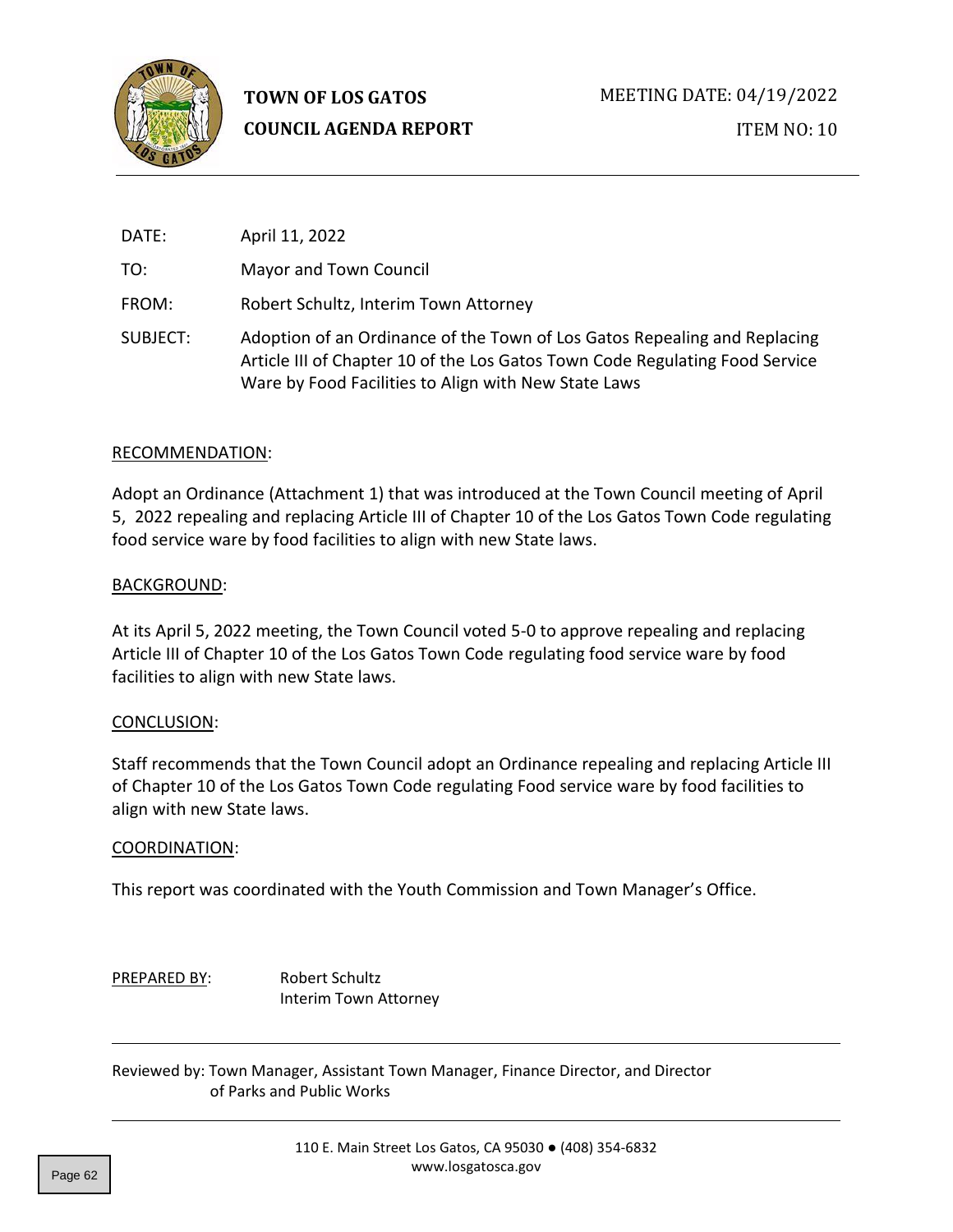## PAGE **2** OF **2**

- SUBJECT: Adoption of an Ordinance of the Town of Los Gatos Repealing and Replacing Article III of Chapter 10 of the Los Gatos Town Code Regulating Food Service Ware by Food Facilities to Align with New State Laws
- DATE: April 11, 2022

## FISCAL IMPACT:

There will be no fiscal impact to the Town at this time.

# ENVIRONMENTAL ASSESSMENT:

This is not a project defined under CEQA, and no further action is required.

# Attachments:

1. Draft Ordinance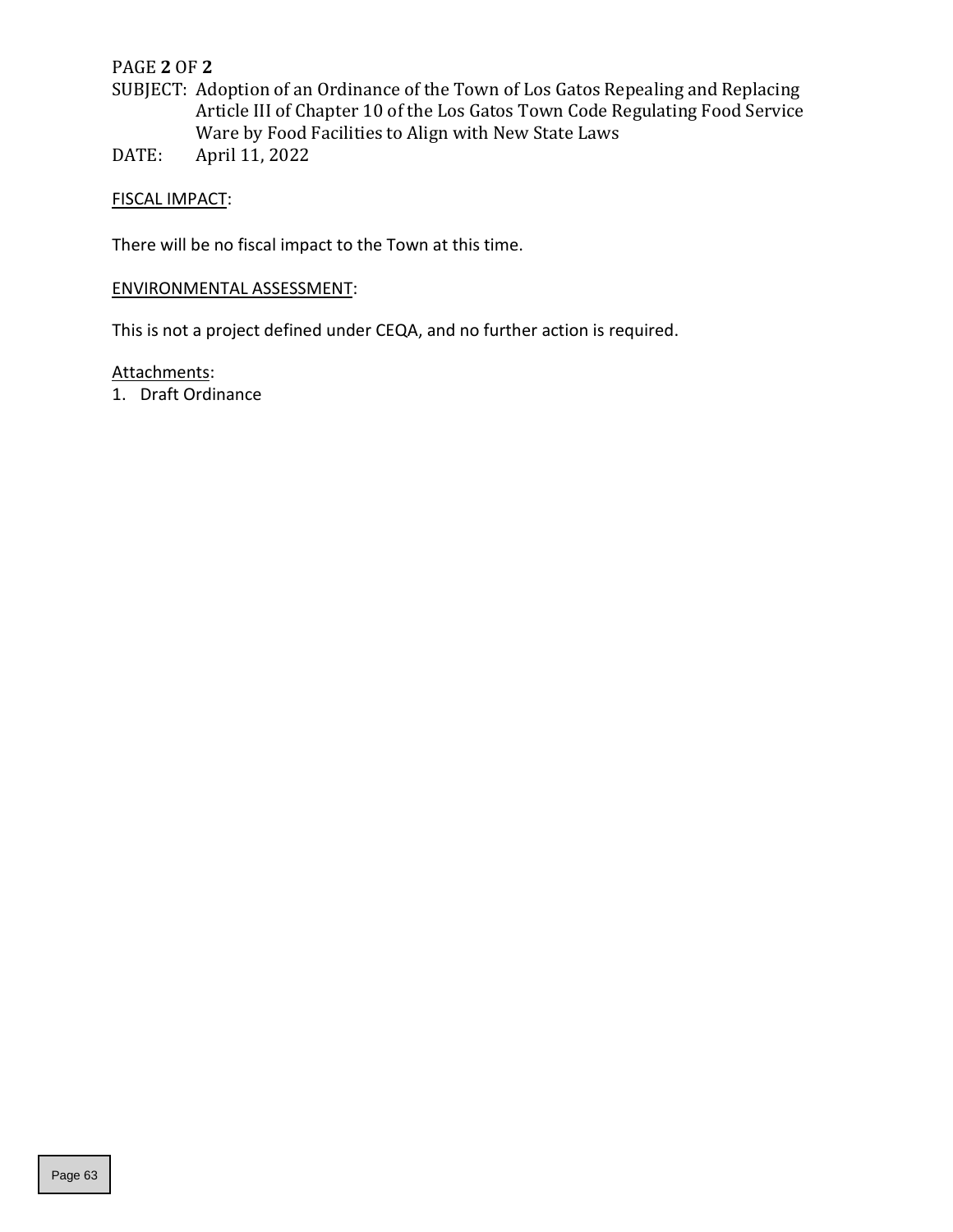#### **ORDINANCE NO.**

## **AN ORDINANCE OF THE TOWN COUNCIL OF THE TOWN OF LOS GATOS REPEALING AND REPLACING ARTICLE III OF CHAPTER 10 OF THE LOS GATOS TOWN CODE RELATED TO FOOD SERVICE WARE**

**WHEREAS**, on December 16, 2014, the Town of Los Gatos adopted an ordinance (2235) prohibiting food providers from selling or providing prepared food using food packaging containing polystyrene foam, and vendors from selling polystyrene foam food service, currently codified as Article III of Chapter 10 of the Town Code; and

**WHEREAS,** this ordinance continues to prohibit the sale and use of polystyrene foam food service ware and also further regulates nonreusable plastic food service ware and food service ware accessories in Los Gatos ; and

**WHEREAS**, on October 5, 2021, AB 1276 was signed into law by Governor Gavin Newsom. AB 1276 restricts the distribution of single use foodware accessories (e.g., utensils, straws, stirrers, condiment packets, etc.) by restaurants and other food facilities; and

**WHEREAS**, on October 5, 2021, AB 1200 was also signed into law by the Governor which prohibits the sale or distribution of food packaging made primarily from paper, paperboard, or other natural fiber that contains per- and polyfluoroalkyl substances (PFAS) in California beginning January 1, 2023; and

**WHEREAS**, Ordinance 2235 includes requirements that are well aligned with many of the requirements on foodware in AB 1276 and AB 1200; however, some discrepancies exist. As such, the Ordinance must be amended to ensure alignment with requirements in both State bills; and

**WHEREAS,** Assembly Bill 1200 does not include a verification mechanism to assist food providers in identifying whether the food packaging contains PFAS; and

**WHEREAS,** this ordinance, as an exercise of the Town's police power, requires that food service ware used by a food provider in Los Gatos be certified as PFAS-free by an independent third-party certifying organization to assist Los Gatos food providersin identifying PFAS-free food service ware; and

**WHEREAS**, the State also recently adopted Assembly Bill 1276, which prohibits the distribution of single-use food service ware accessories and standard condiments packaged for single use by food providers except upon request by the consumer; and

**WHEREAS,** a prohibition of plastics for specified nonreusable food service ware accessories further the Town's goals and is more restrictive than the recently enacted State law; and

ATTACHMENT 1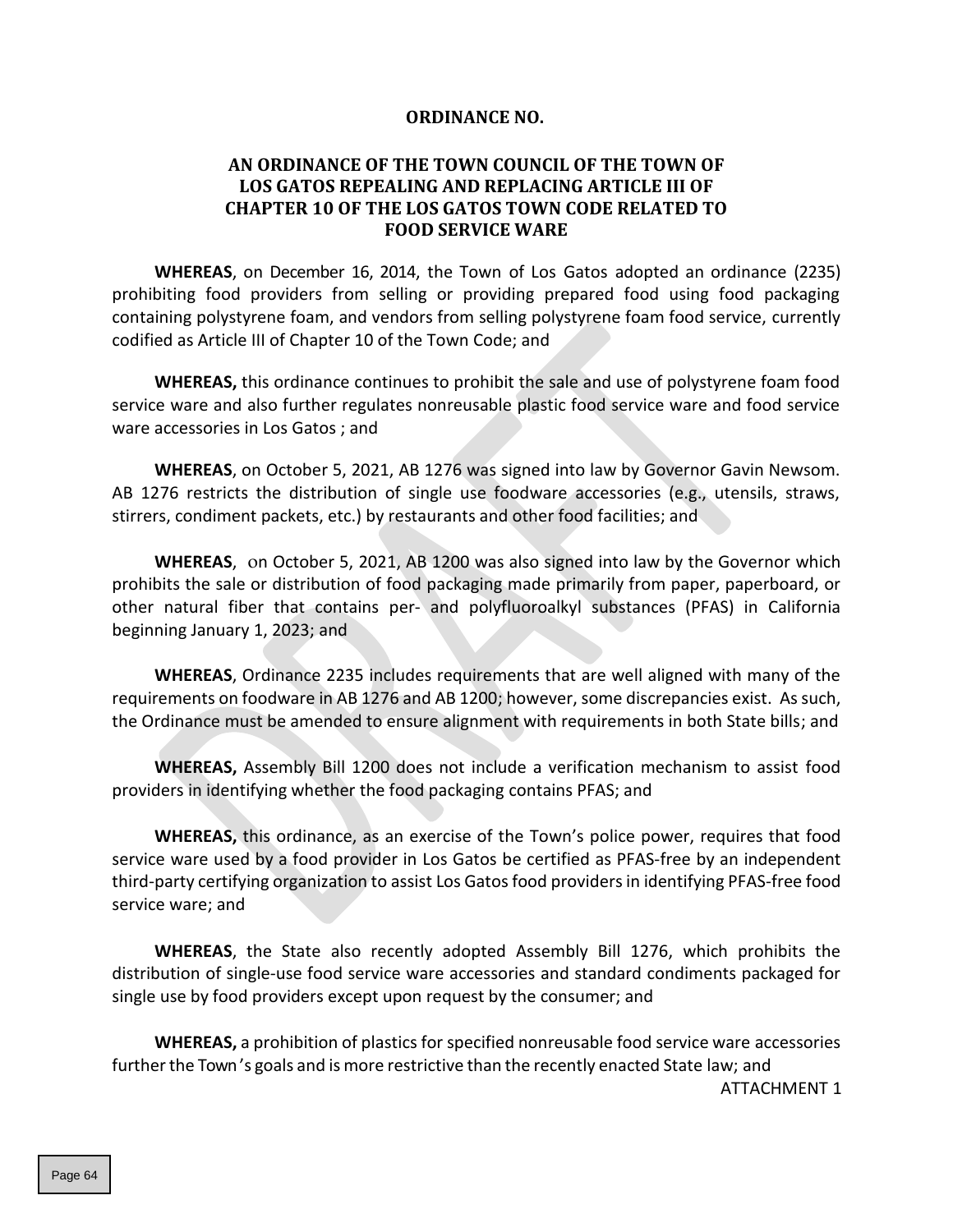**WHEREAS**, this ordinance is consistent with the Town of Los Gatos 's Sustainability Plan that seeksto reduce solidwaste atitssource and reduce nonreusable food service ware and packaging; and

# **NOW, THEREFORE, THE TOWN COUNCIL OF THE TOWN OF LOS GATOS DOES HEREBY ORDAIN AS FOLLOWS:**

Section 1. Chapter 10, Article III consisting of Sections 10.30.010 through 10.30.040, relating to use of polystyrene foam food service ware by food providers, is hereby repealed in its entirety and replaced by a new Article III Chapter 10 of the Los Gatos Town Code,to read as follows:

## "**ARTICLE III. - REGULATION OF NONREUSABLE FOOD SERVICE WARE**

## **SEC. 10.30.010. – Findings and purpose.**

The Town Council finds and determines that:

a. Nonreusable food service ware, including plates, cutlery, cups, lids, straws, "clamshells" and other containers, is a major contributor to street litter, ocean pollution, marine and other wildlife harm, and greenhouse gas emissions.

b. It is in the interest of the health, safety, and welfare of all who live, work, and do business in the Town of Los Gatos that the amount of litter on public streets, parks and in other public places be reduced.

c. The production and disposal of nonreusable food service ware and foodservice ware accessories have significant environmental impacts, including the contamination of the environment, the depletion of natural resources, use of nonrenewable polluting fossil fuels, greenhouse gas emissions and increased clean-up and end-of-life management costs.

d. Food service ware made from plastic polymers may last for hundreds and even thousands of years and have broad, long-lasting negative impacts, even though most food service ware is discarded after only a single use.

e. Certain synthetic chemicals known as per- and polyfluoroalkyl substances (PFAS), which are commonly used in disposable food service ware to repel water and grease, pose a public health risk as they have been linked to serious health effects.

f. Nonreusable plastic and polystyrene foam food service ware breaks apart easily into small pieces, can end up as litter and is often mistaken as food by birds, fish and wildlife. Plastics in waterways and oceans break down into smaller pieces that arenot biodegradable and are present in most of the world's oceans.

g. Polystyrene foam food service ware is a distinctive litter concern because it is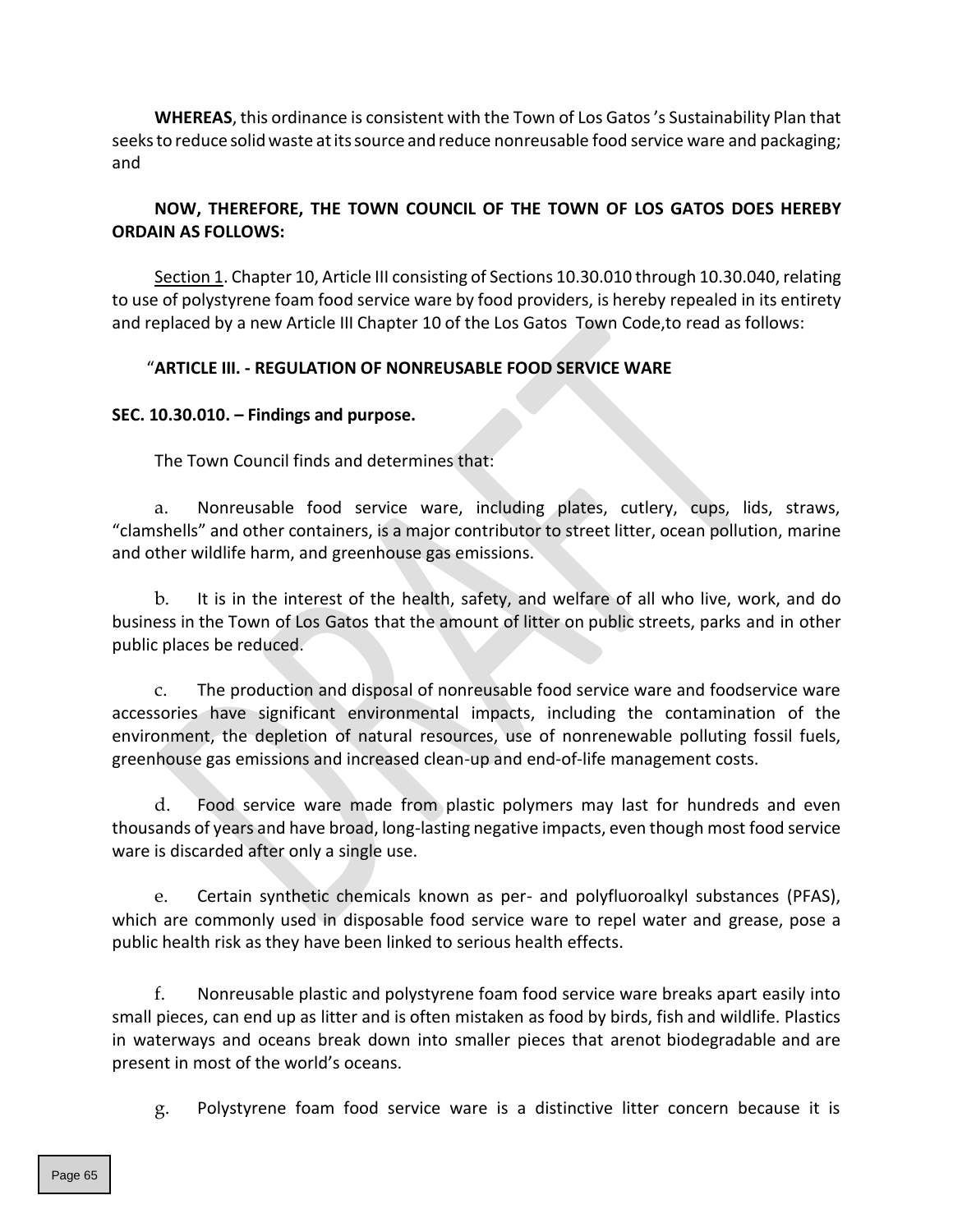lightweight, easily windblown into streets and waterways, and floats in water until it reaches the San Francisco Bay and ocean.

h. Eliminating the use of polystyrene foam and other noncompostable and nonrecyclable single-use food service ware items and requiring certification that food service ware is PFAS-free will maximize the operating life of landfills, lessen the economic and environmental costs of waste management for businesses and residents ofthe Town of Los Gatos and further protect the public health and safety of residents, the natural environment, waterways, and wildlife.

i. Compostable natural fiber-based food service ware can be diverted from landfill and processed into an organic soil amendment and breaks down in the environment if littered.

j. Reduction of nonreusable food service ware and accessories will advance compliance with the San Francisco Bay Region Municipal Regional Stormwater NPDES Permit by helping to reduce trash and litter in the waterways, thus improving water quality in Town waterways and reduces risk of harm to wildlife.

k. The Town Council does, accordingly, find and declare that it should restrict the use of nonreusable food service ware and food service ware accessories. The Town of Los Gatos has a substantial interest in protecting its residents and the environmentfrom the negative impacts of nonreusable food service ware. This Chapter is consistent with the Town's Zero Waste Policy and Plan.

## **SEC 10.30.015. - Definitions.**

Unless otherwise expressly stated, whenever used in this chapter, the following terms shall have the meanings set forth below:

a. "Aluminum foil-based" means any nonreusable food service ware composed entirely of aluminum, including, but not limited to, aluminum trays, aluminum foil wrappers and aluminum foil baskets.

b. "Compostable" means that an item or material will break down or otherwise become part of usable compost in a safe and timely manner consistent with the composting facility used by the city'sfranchisee and: (1) is natural fiber-based (includingitems that are natural fiber-based and coated or lined with biologically based polymer, such as corn or other plant sources, if certified by an independent third-party certifying organization approved by the public works director or designee); or (2) made from othermaterials approved by the public works director or designee. Compostable does not include items made primarily of biologically based polymer, PLA or other "compostable"plastic, even if labeled or certified as compostable.

c. "Disposable" means designed to be discarded after a single or limited number of uses and not designed or manufactured for longer-term multiple reuse.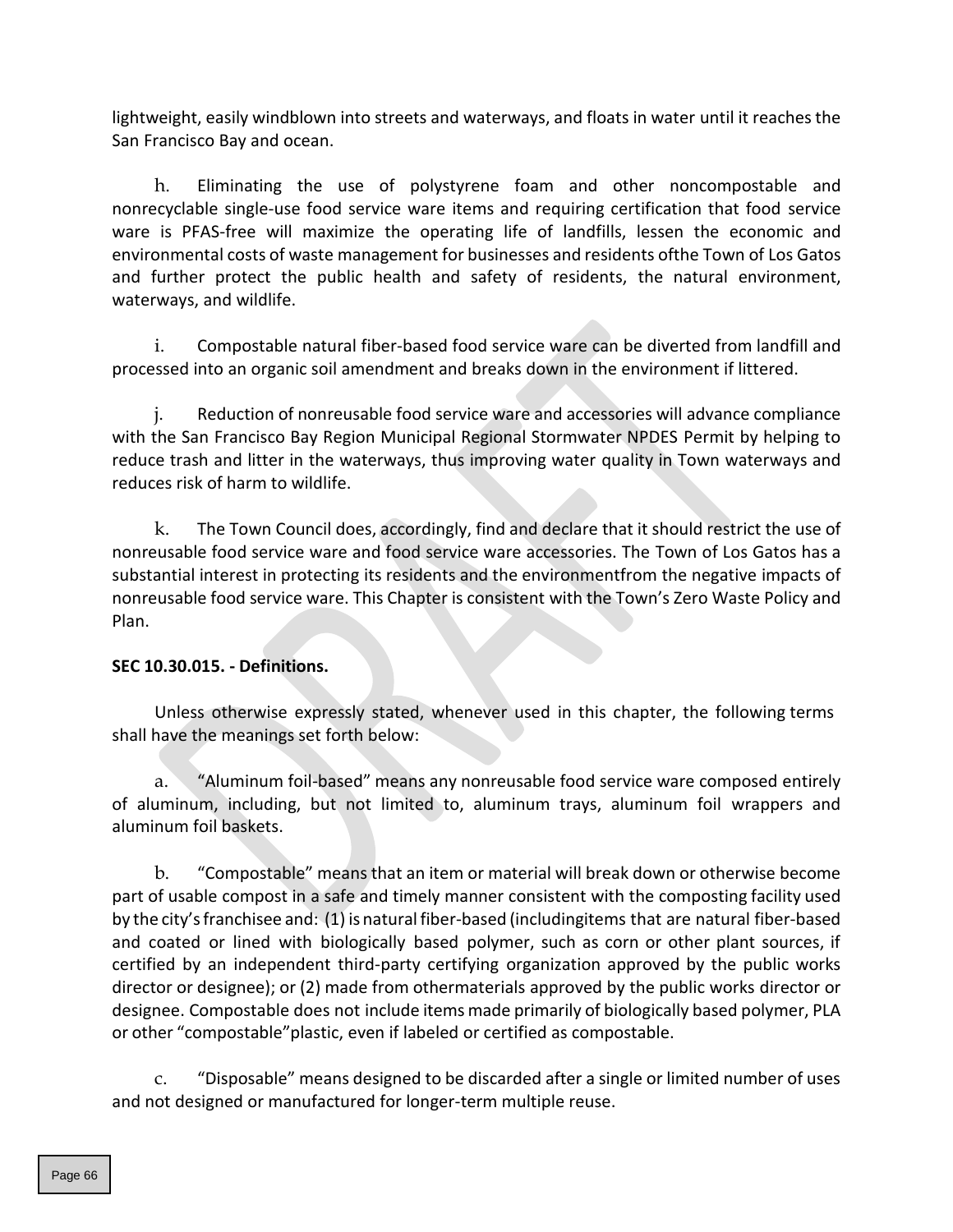d. "Food provider" means any establishment, vendor, business, organization, entity, group or individual located or operating in the Town of Los Gatos that offersprepared food or beverages, regardless of whether there is a charge for the food or beverage: (1) to the public for consumption on or off its premises; (2) as a catered event;and/or (3) at cafeterias of private schools and places of employment, whether or not suchestablishments are open to the general public. "Food provider" includes, but is not limited to, restaurants, retail food establishments, caterers, cafeterias, stores, shops, salesoutlets, grocery stores, delicatessens, fraternal clubs serving the public, mobile food vendors, vehicles or carts, or roadside stands.

e. "Food service ware" means any products used forserving or packaging prepared food and includes, but is not limited to, cups, bowls, plates, trays, cartons, boxes, wrappers or liners, hinged or lidded containers (clamshells) and other items usedas part of food or beverage service, or in which prepared food is placed or packaged on afood provider's premises. Food service ware does not include a food service wareaccessory.

f. "Food service ware accessory" means any otheritem used as part of a preparedfood or beverage service that accompanies food service ware such as straws, stirrers, napkins, utensils, condiment packets, cup sleeves, tops, lids, splash sticks and other similar accessory or accompanying items.

g. "Health-care facilities" means places that provide health-care services. Health-care facilities include, but are not limited to, hospitals, clinics, outpatient care centers, nursing homes, psychiatric care centers, medical offices, hospice homes, mental health and addiction treatment centers, orthopedic and other rehabilitation centers, urgent care,birth centers, etc.

h. "Nonreusable" means food service ware or food service ware accessories thatare designed to be discarded after a single or limited number of uses and not designed or manufactured for sanitation and reuse over an extended period of time.

i. "Perfluoroalkyl and polyfluoroalkyl substances" or "PFAS" means a class of fluorinated organic chemicals containing at least one fully fluorinated carbon atom.

j. "Regulated perfluoroalkyl and polyfluoroalkyl substances or PFAS" means either of the following:

1. PFAS that a manufacturer has intentionally added to a product and that have a functional or technical effect in the product, including the PFAS components of intentionally added chemicals and PFAS that are intentional breakdown products of an added chemical that also have a functional or technical effect in the product.

2. The presence of PFAS in a product or product component at or above one hundred (100) parts per million, as measured in total organic fluorine.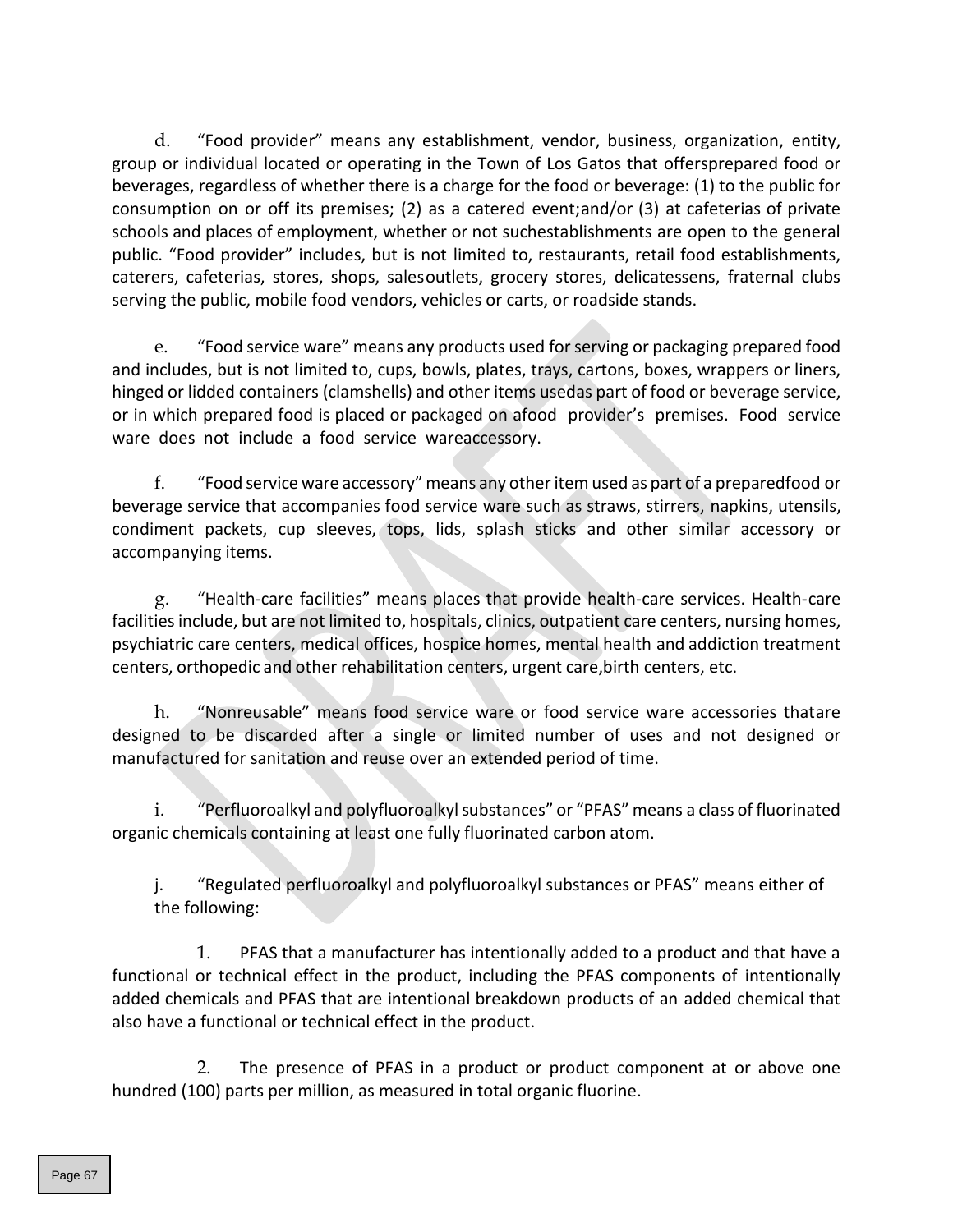j. "Polystyrene foam" means a thermoplastic petrochemical material made froma styrene monomer and expanded or blown using a gaseous agent (expanded polystyrene or EPS), including, but not limited to, fusion of polymer spheres (expandablebead polystyrene), injection molding, form molding and extrusion-blow molding (extruded foam polystyrene). "Polystyrene foam" is commonly made into nonreusable food service ware products. "Polystyrene foam" does not include clear or solid polystyrene (oriented polystyrene).

k. "Prepared food" means food or beverages that are served, packaged, cooked, chopped, sliced, mixed, brewed, frozen, squeezed or otherwise prepared on the premisesof a food provider for consumption, including, but not limited to, ready-to-eat, dine-in, take-out or complimentary food or beverage. "Prepared food" does not include: (1) raw eggs and raw, butchered meat, fish or poultry that is sold from a butcher case or a similarretail method; (2) prepackaged food that is delivered to the food provider wholly encased, contained or packaged in a container or wrapper, and sold or otherwise provided by the food provider in the same container or packaging; or (3) nonpolystyrenefoam prepackaged items prepared on-site, which are not made to order and sold as "grocery items."

l. "Vendor" means any store, business, organization, or entity that sells or offersgoods or merchandise, located or operating within the Town of Los Gatos .

# **SEC 10.30.020. - Nonreusable food service ware requirements.**

# a. **Polystyrene foam:**

1. No food provider within the Town of Los Gatos shall use, sell or otherwise provide prepared food using food service ware made from polystyrene foam.

2. Food service ware made from polystyrene foam and coolers, or ice chestsmade from polystyrene foam that are not wholly encapsulated or encased within a more durable material shall not be sold or provided by any vendor in the Town of Los Gatos .

# b. **Certified PFAS-free and compostable:**

Effective as of January 1, 2023, food providers within the Town of Los Gatos, when providing prepared food in nonreusable food service ware, must ensure it is: (1) certified as free of all regulated perfluoroalkyl and polyfluoroalkyl substances or PFAS by an independent thirdparty certifying organization approved by the Parks and Public Works Director or designee; and (2) compostable.

## **SEC 10.30.025. - Plastics prohibited for nonreusable food service ware accessories.**

Effective as of January 1, 2023, the following shall apply to nonreusable food serviceware accessories: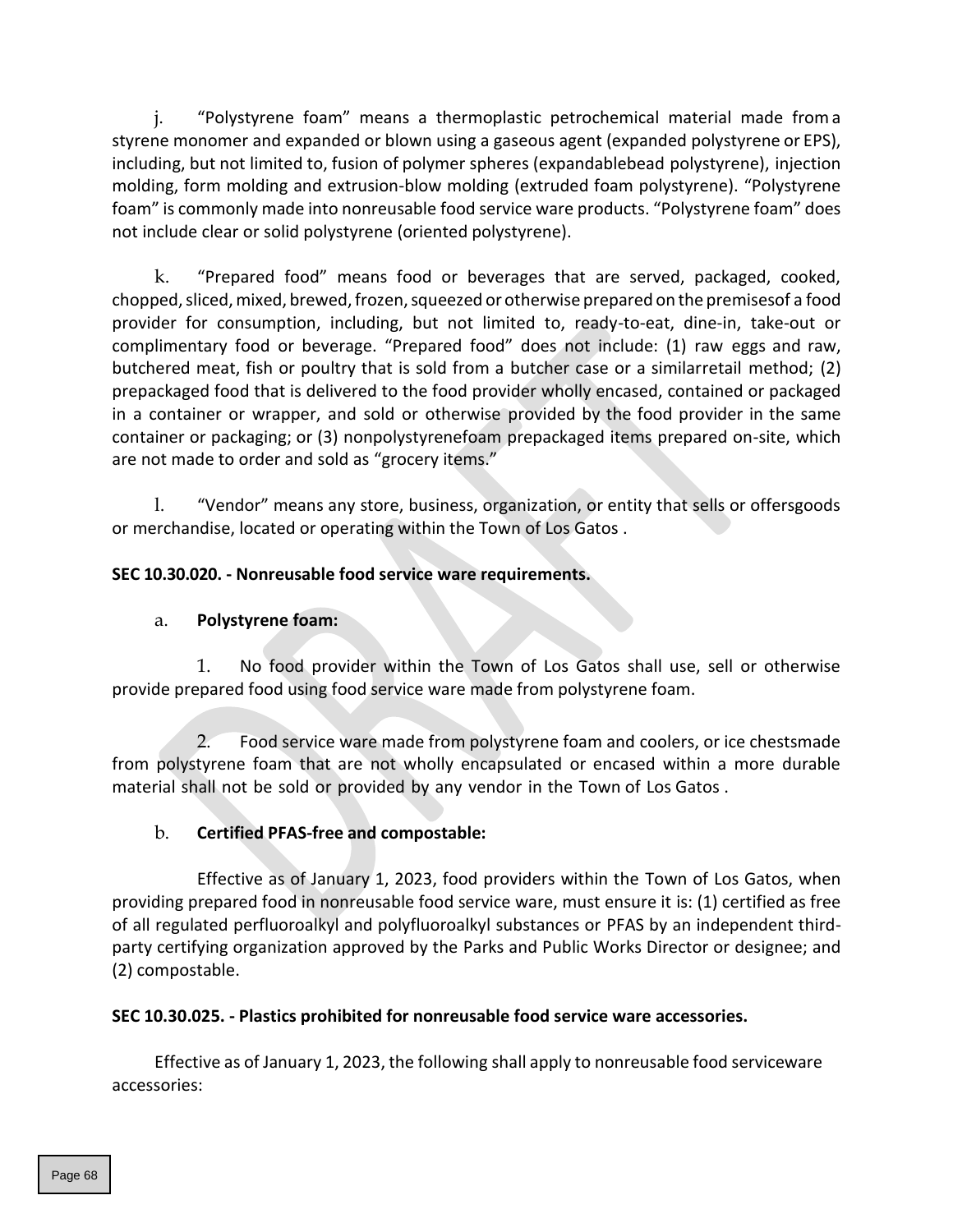a. Food providers shall not use, provide, distribute, or sell the following nonreusable food service ware accessories if they are made from or packaged in plastic, including biologically based polymers or compostable plastic: beverage straws, drink stirrers, food picks or toothpicks.

b. **Exception.** Food providers that customarily offer straws may maintain a small supply of plastic or compostable plastic straws to accommodate individuals who may require and request the use of plastic straws due to disability or other medical or physical conditions or circumstances. Health-care facilities may distribute plastic straws with or without a request by a patient at the discretion of the health-care facility staff based on the physical or medical needs of the patient. Nothing in this Article shall conflict with or be construed to conflict with the Americans with Disabilities Act or any other applicablelaw concerning the rights of individuals with disabilities.

## **SEC 10.30.030. - Exemptions.**

The following are exempt from the provisions of this Article:

a. Nonreusable food service ware that is entirely aluminum foil-based.

b. The Parks and Public Works Director or designee may approve temporary exemption of specific nonreusable food service ware items. if the Parks and Public Works Director or designee determines that a reasonably feasible nonreusable food service ware item that complies with this Chapter is not available at the time of evaluation, this item will be exempt from the provisions of this Article until the Parks and Public Works Director, or designee determines that a reasonably feasible alternative is readily available on the market for purchase. The Town will publicly list any items approved as temporarily exempt from the ordinance.

c. In the event of an emergency, the provisions of this Article shall be suspended until the emergency has terminated. An emergency is defined as a sudden, unexpected occurrence posing a clear and imminent danger that requires immediate action to preventor mitigate the loss or impairment of life, health, property, or essential public services. Examples of an emergency include, but are not limited to, natural disasters, emergencies due to release of hazardous materials, emergencies associated with loss of power and/or water or emergency medical response.

# **SEC 10.30.035. - Waivers.**

a. A food provider may apply, in writing, to the public works director or designeefor a waiver from compliance with Sec. 16.92, Nonreusable food service ware requirements, subsection (b), Certified PFAS-free and Compostable, if compliance with the Section will impose a unique hardship not generally applicable to other persons in similar circumstances, including, but not limited to, the following:

1. An undue economic hardship.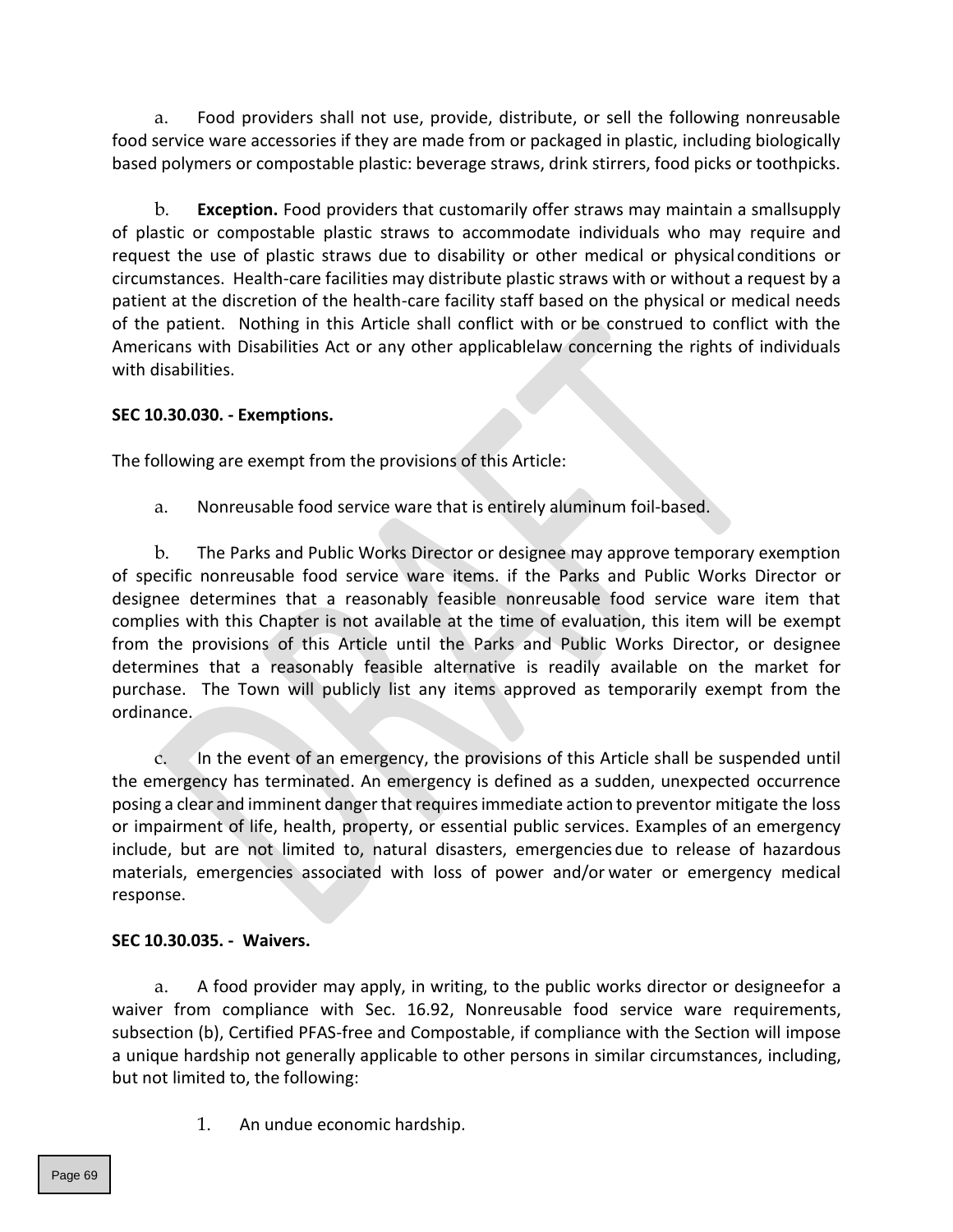2. A suitable packaging alternative that conformsto the requirements ofthis Article does not exist for a specific usage.

3. The omission of noncompliant itemsfrom the city's waste streams, whichcould include, but is not limited to, a city-approved on-site waste processing system.

b. The Parks and Public Works Director or designee shall issue a written decision to grant ordeny a waiver and may exempt the food provider for no more than one (1) year from thedate of the decision. The Parks and Public Works Director's or designee's decision shall be final and is not subject to appeal.

c. The Parks and Public Works Director or designee may require independent verification ofthe basis for the requested waiver, which may include, but is not limited to, a request for supporting documentation.

# **SEC 10.30.045 - Penalties and enforcement.**

a. Code Compliance or designee shall have primary responsibility forthe enforcement of this Article. The Parks and Public Works Director or designee is authorized to promulgate regulations and take any and all other actions reasonable and necessary to enforce this Article, including, but not limited to, entering the premises of any food provider during regular business hours to verify compliance.

b. A food provider, vendor or other entity violating or failing to comply with any requirement of this Article may be subject to enforcement and penalties pursuant to Chapter 1 Article III of the Los Gatos Town code.

c. Violation of this Article shall be deemed to constitute a public nuisance subject to all applicable civil, administrative, and criminal remedies and penalties according to the provisions and procedures contained in this Article and state law, including, but notlimited to, an action for abatement or injunctive relief.

d. The remedies and penalties provided by this Article are cumulative and in addition to any other remedies available at law or in equity.

**SECTION II. CEQA FINDINGS.** This Ordinance is not a project within the meaning of Section 15378 of the California Environmental Quality Act (CEQA) Guidelines because it has no potential to result in physical change in the environment, directly or indirectly. This Ordinance is also exempt under CEQA Guideline 15061(b)(3) because it can be seen with certainty that there is no possibility that the Ordinance may have a significant effect on the environment.

**SECTION III. SEVERABILITY.** If any section, subsection, sentence, clause, phrase or portion of this Ordinance or its application to any person or circumstance is held to be invalid or unconstitutional by the decision of any court of competent jurisdiction, such decision shall not affect the validity of